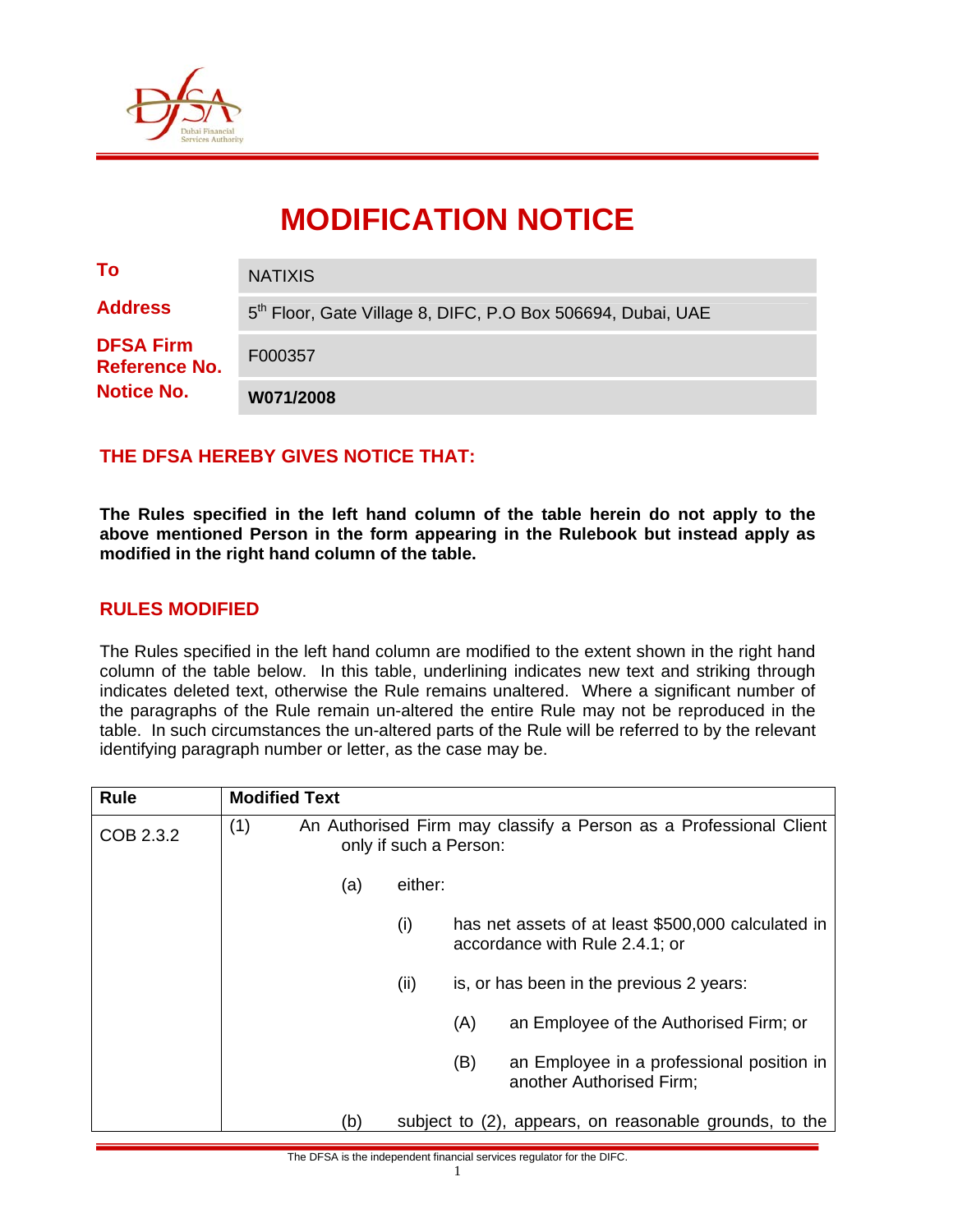

|     |               | Authorised Firm, to have sufficient experience and<br>understanding of relevant financial markets, products or<br>transactions and any associated risks following the<br>analysis specified in Rule 2.5.1; and                                    |
|-----|---------------|---------------------------------------------------------------------------------------------------------------------------------------------------------------------------------------------------------------------------------------------------|
|     | (c)           | has not elected to be treated as a Retail Client in<br>accordance with Rule 2.3.3.                                                                                                                                                                |
| (2) | in $(1)(b)$ : | An Authorised Firm may consider the following Persons as<br>possessing the necessary degree of experience<br>and<br>understanding of relevant financial markets, products or<br>transactions without having to undertake the analysis referred to |
|     | (a)<br>fund;  | a Collective Investment Fund or a regulated pension                                                                                                                                                                                               |
|     | (b)           | an Authorised Firm, a Regulated Financial Institution or<br>the management company of a regulated pension fund;                                                                                                                                   |
|     | (c)           | a properly constituted government, government agency,<br>central bank or other national monetary authority of any<br>country or jurisdiction;                                                                                                     |
|     | (d)           | a public authority or state investment body;                                                                                                                                                                                                      |
|     | (e)           | a supranational organisation whose members are either<br>countries,<br>central<br>banks<br>national<br>monetary<br>or<br>authorities;                                                                                                             |
|     | (f)           | an Authorised Market Institution, regulated exchange or<br>regulated clearing house;                                                                                                                                                              |
|     | (g)           | a Body Corporate whose shares are listed or admitted to<br>trading on any regulated exchange of an IOSCO<br>member country;                                                                                                                       |
|     | (h)           | a Body Corporate which has called up share capital of at<br>least \$10,000,000; or                                                                                                                                                                |
|     | (i)           | any other institutional investor whose main activity is to<br>invest in financial instruments, including an entity<br>dedicated to the securitisation of assets or other<br>financial transactions.                                               |
| (3) |               | A personal investment vehicle may be classified as a<br>Professional Client without having to meet the requirements in<br>$(1)(a)(i)$ if it is established and operated for the sole purpose of                                                   |